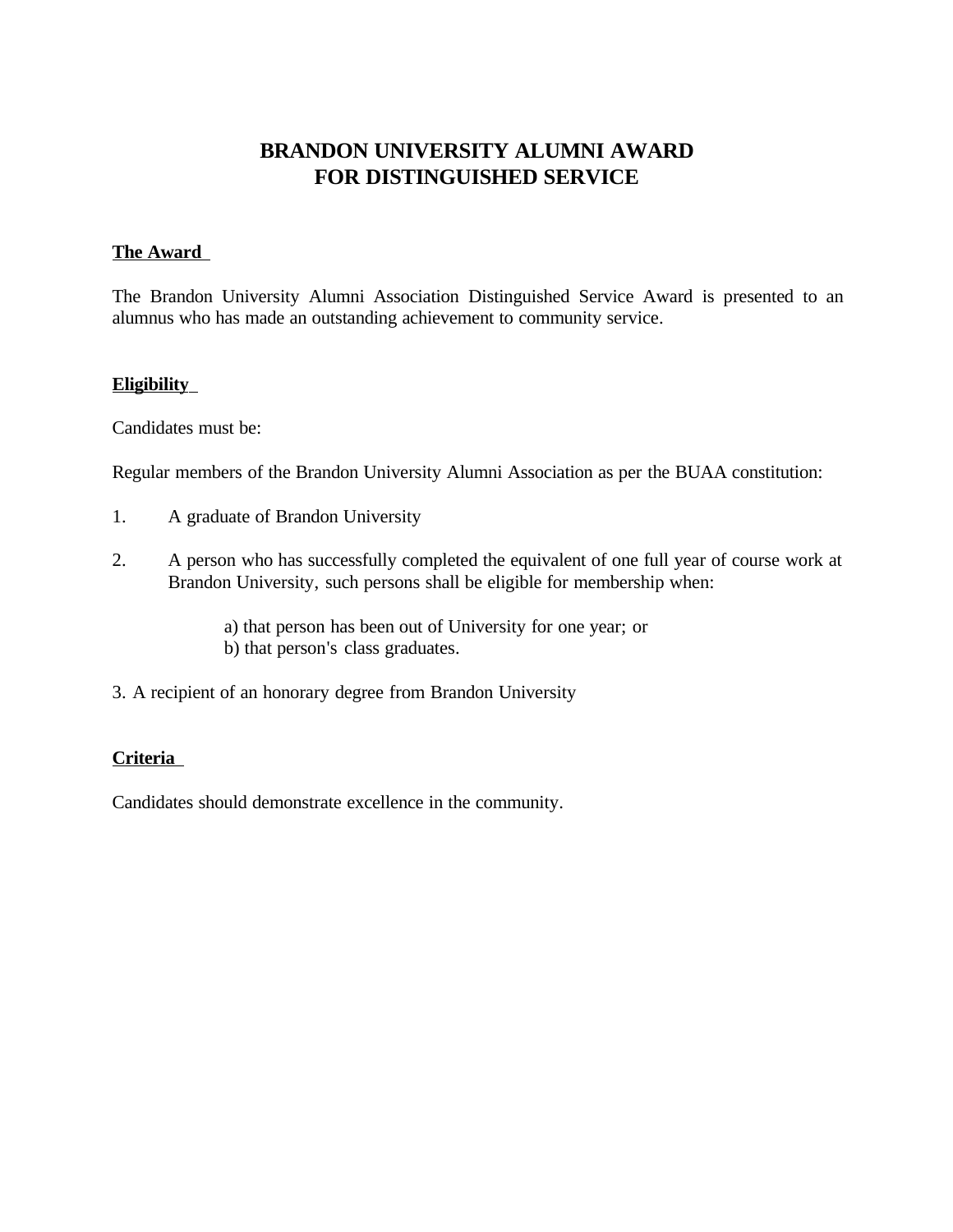# **NOMINATION PROCEDURES**

- 1. Nomination forms are available at the Alumni Relations Office. Nomination forms must be completed in full. Nominations shall consist of signatures and letters of support. The first nominator shall provide his/her address and phone number and be designated as the contact. This person shall be responsible for fulfilling all nomination procedures.
- 2. Nominators should make certain that the Selection Committee has as much quality information specific to the excellence of the nominee in his/her field of expertise. The nominations package should consist of the following:
	- a) one nomination form as distributed by the Office of Alumni Relations
	- b) a current curriculum vitae of the nominee
	- c) not less than 2 but no more than 4 letters of support
- 3. The following persons will not normally be considered as nominees:
	- a) currently active politicians
	- b) currently serving members of the Alumni Board of Directors
- 4. Nomination forms and letters of support must be returned to the Alumni Relations office by 4:30 p.m. on March 31st to be considered eligible for the award.
- 5. All nominations shall be confidential and following selection will be destroyed.
- 6. The selection committee will consist of the members of the Scholarship and Awards Committee: the Awards & Scholarship Chair of the Brandon University Alumni Association, the Director of Alumni Relations and one other Brandon University Alumni Association Board Member. This committee will present their decision for ratification to the Board of Directors of the Alumni Association. The Alumni Associations' Board decision will be final.
- 7. The award will be presented at an appropriate event.
- 8. The Brandon University Alumni Association President will notify all nominees in writing of the results. The award winner and past recipients will be published in the Brandon Sun and Alumni News following presentation of the award.